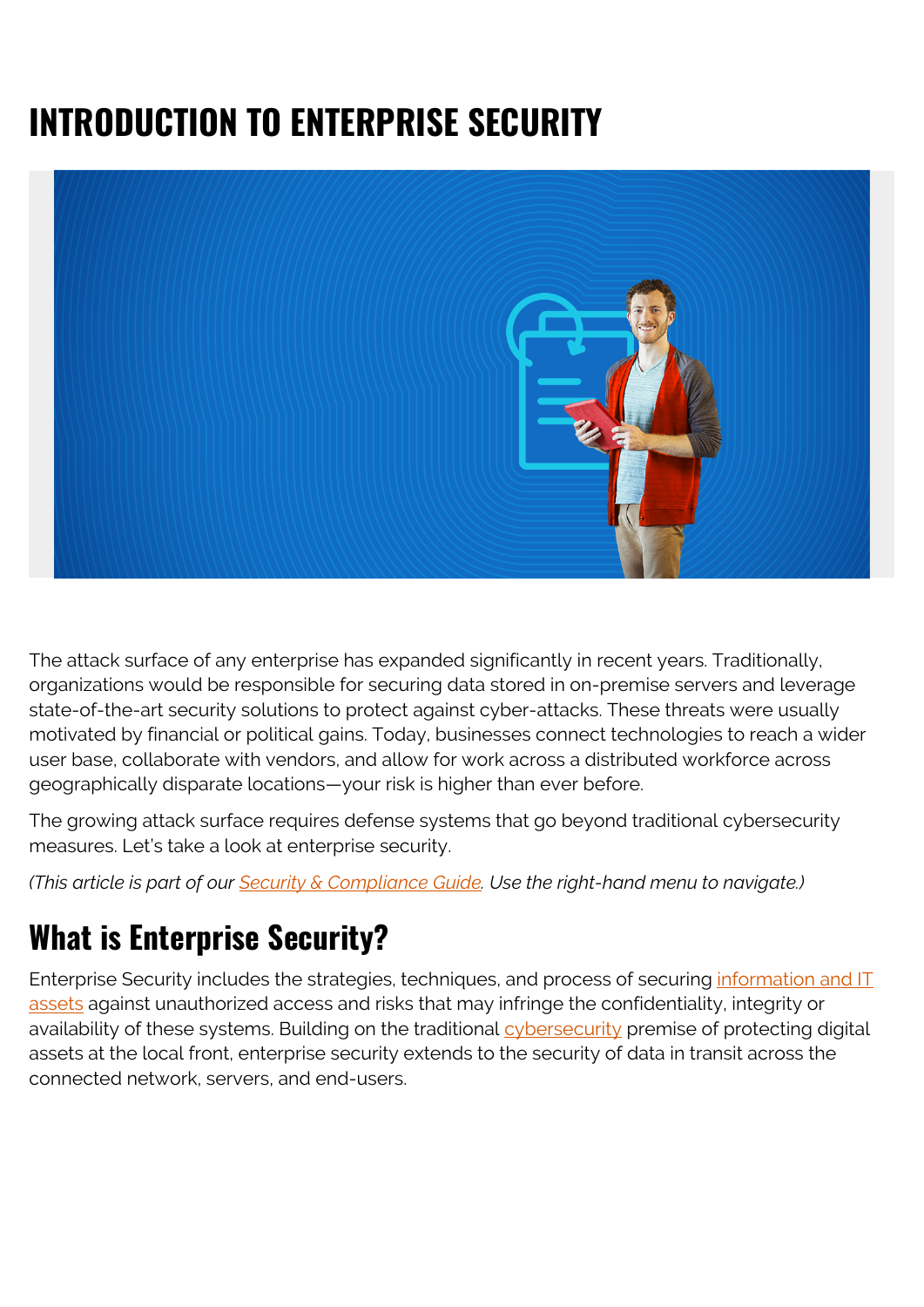

It encompasses the [technology, people, and processes](https://blogs.bmc.com/blogs/people-process-technology/) involved in maintaining a secure environment for digital assets. Because it encompasses the enterprise, this security has additional focus on the legal and cultural requirements of securing data assets that belong to an organization's user base.

## **Enhancing cybersecurity measures for the enterprise**

The following trends are forcing organizations to enhance their cybersecurity measures across all levels of the enterprise:

#### **The cloud**

The proliferation of [cloud computing](https://blogs.bmc.com/blogs/advantages-benefits-cloud-computing/) has enabled organizations of all sizes to take advantage of high-end and scalable hardware resources at an OpEx basis. As a result, they have been able to expand their business across global markets—but that comes with a significant caveat: a vast volume of data is not accessible to companies, yet they are responsible for securing their data assets.

The trouble with cloud-stored data is significant. The data is not locally hosted. Enterprises do not control the cloud computing resources that store it. With limited visibility and control into cloud hardware, you must rely on cloud vendors for your first line of defense.

### **The IoT**

The influx of connected devices, the [Internet of Things,](https://blogs.bmc.com/blogs/iot-internet-of-things/) allows businesses to extend their service offerings and achieve operational excellence. IoT has enabled organizations to automate manual processes, reduce human error, and pursue new business models.

The growing ecosystem of IoT networks also brings key challenges:

- 1. The number of potentially vulnerable devices connecting to the corporate network has increased dramatically.
- 2. Attackers now have more pathways to exploit as most IoT devices can offer limited security defense at the physical layer of network endpoints.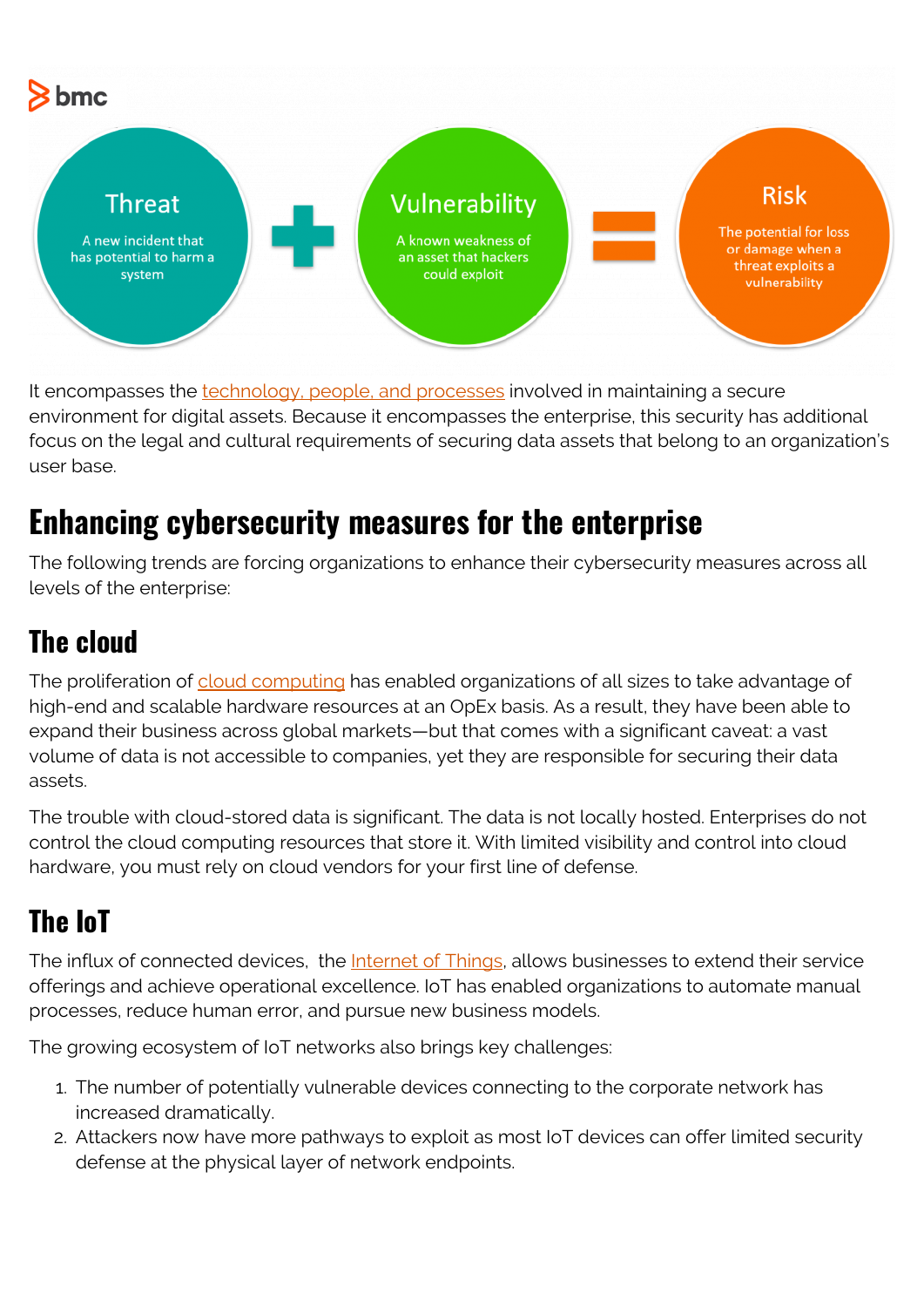#### **The drive for data**

More data means more insights. Organizations rely on insightful information to deliver the right services to [the right customer](https://blogs.bmc.com/blogs/internal-vs-external-customers/). Computing resources and data intelligence solutions are widely available and affordable. End-users are willing to share some personal information in exchange for a useful service. This brings tremendous opportunities for enterprises to produce data-driven products and business strategies that guarantee high returns on investments.

At the same time, these companies are responsible for securing user information that must be leveraged *only* for the allowed purposes and within ethical bounds of the modern digital world.

#### **Privacy awareness and regulations**

Governments around the world have recognized the need for stringent privacy regulations in response to growing cyber-security risks to end-users. In 2013, [all 3 billion Yahoo](https://www.reuters.com/article/us-yahoo-cyber/yahoo-says-all-three-billion-accounts-hacked-in-2013-data-theft-idUSKCN1C82O1) user accounts were hacked, eventually resulting in a data breach settlement of  $$117.5$  million. More importantly, the company has since lost billions of dollars in market cap as internet users have largely adopted alternatives. The lost brand reputation has been irrecoverable and was caused due to a large-scale data leak that took place long before it was discovered and made public.

More recently, governments have enforced compliance measures that force businesses to reshape and enhance their enterprise security capabilities, along with heavy fines for compliance failure. GDPR in the EU is a prime example.

#### **Best practices for enterprise security**

Enterprise security therefore involves security measures across all aspects of the organization. It ranges from backend cloud networks to IoT endpoints at the network edge. It is driven by the proliferation of data-intensive business operations and services, and heavily mandated by stringent global regulations. Internet users are increasingly aware and distant from organizations failing to guarantee security of their personal information.

The threats come from both within the enterprise, such as human error or disgruntled employees, as well as external cyber-attackers. The following best practices can help your organizations improve security capabilities across all these fronts:

- **Protect the data at rest and in transit.** Identify data assets that must be encrypted and develop a security strategy around it. Encryption should scale across your network and secure data workloads in dynamic and distributed cloud environments. Monitor the performance of your encryption implementations.
- **Establish strong Identity and Access Management controls.** Use the [principle of least](https://blogs.bmc.com/blogs/identity-access-management/) [privilege](https://blogs.bmc.com/blogs/identity-access-management/) that allows users only the limited necessary access to perform their job. Limiting user access reduces the risk of data leaks and network intrusions via human error or malicious intent.
- **Enact a strong disaster recovery and risk mitigation plan.** A well-defined plan should include responsibilities and workflows for orderly and successful disaster recovery protocols. Update this plan regularly to combat growing cyber threats and changing workforce landscapes.
- **Educate your employees on cybersecurity measures.** The workforce can behave as a strong first line of defense against cyber threats that target the human element. On the other hand,